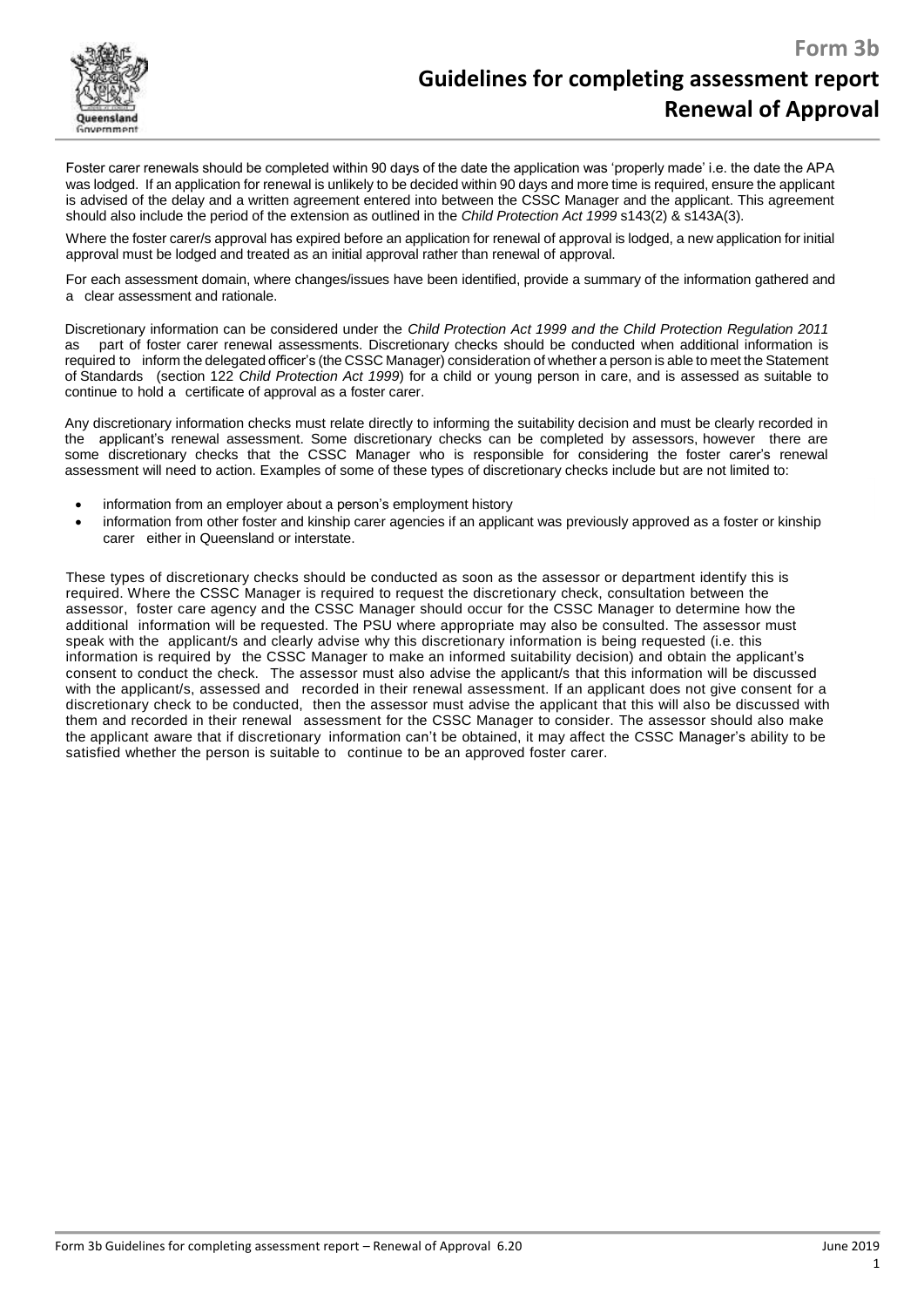

# **Guidelines for completing assessment report Renewal of Approval**

| <b>Assessment Domain</b>                                                                                                                                            | <b>6.1 Motivation to Foster</b>                                                                                                                                                                                                                                                                                                                                                                                                                                |                                              |
|---------------------------------------------------------------------------------------------------------------------------------------------------------------------|----------------------------------------------------------------------------------------------------------------------------------------------------------------------------------------------------------------------------------------------------------------------------------------------------------------------------------------------------------------------------------------------------------------------------------------------------------------|----------------------------------------------|
| <b>Link to Policy Statement</b>                                                                                                                                     | Ability to identify personal experiences, background, current family dynamics and lifestyle,<br>and reflect on how these are relevant to caring for a child in care.                                                                                                                                                                                                                                                                                           |                                              |
| <b>Link to Statement of Standards</b>                                                                                                                               | The child's dignity and rights will be respected at all times<br>٠                                                                                                                                                                                                                                                                                                                                                                                             |                                              |
|                                                                                                                                                                     | The child's needs relating to his or her culture and ethnic grouping will be met.                                                                                                                                                                                                                                                                                                                                                                              |                                              |
|                                                                                                                                                                     | The child will be encouraged to maintain family and other significant relationships.                                                                                                                                                                                                                                                                                                                                                                           |                                              |
| <b>Focus</b>                                                                                                                                                        | <b>Suggested Prompts</b>                                                                                                                                                                                                                                                                                                                                                                                                                                       | <b>Resources/Sources of Information</b>      |
| Explore whether the experience of<br>fostering has impacted on the carer's<br>motivation to continue caring and if<br>their motivation continues to be<br>positive. | Describe any changes to your<br>original motivation to provide foster<br>care.<br>Why do you wish to continue fostering?                                                                                                                                                                                                                                                                                                                                       | Interviews/contact with carer<br>applicant/s |
| Where changes in the carer's<br>motivation are identified, briefly<br>summarise key points and provide<br>your clear assessment and<br>rationale.<br>Example:       | Whilst Jane continues to have a high level of motivation to provide care and demonstrates<br>a dedicated commitment to long-term fostering, she has identified challenges that she has<br>faced as a carer which have lead to decisions to not accept some types of placements<br>that may have a negative impact on herself and other children in her household. Despite<br>this, Jane is still considered to be positively motivated to continue as a carer. |                                              |

| <b>Assessment Domain</b>                                                                                                                                                             | 6.2 Household members                                                                                                                                                                                                                                                                                                                                                                                                                                                                                                                                                                                                                                                                                                                          |                                                                                                                                                                                                                                                                                                                     |
|--------------------------------------------------------------------------------------------------------------------------------------------------------------------------------------|------------------------------------------------------------------------------------------------------------------------------------------------------------------------------------------------------------------------------------------------------------------------------------------------------------------------------------------------------------------------------------------------------------------------------------------------------------------------------------------------------------------------------------------------------------------------------------------------------------------------------------------------------------------------------------------------------------------------------------------------|---------------------------------------------------------------------------------------------------------------------------------------------------------------------------------------------------------------------------------------------------------------------------------------------------------------------|
| <b>Link to Policy Statement</b>                                                                                                                                                      | Ability to provide a safe and stable living environment that is free from harm or risk of<br>harm.                                                                                                                                                                                                                                                                                                                                                                                                                                                                                                                                                                                                                                             |                                                                                                                                                                                                                                                                                                                     |
| Link to Statement of Standards                                                                                                                                                       | The child's dignity and rights will be respected at all times.                                                                                                                                                                                                                                                                                                                                                                                                                                                                                                                                                                                                                                                                                 |                                                                                                                                                                                                                                                                                                                     |
| <b>Focus</b>                                                                                                                                                                         | <b>Suggested Prompts</b>                                                                                                                                                                                                                                                                                                                                                                                                                                                                                                                                                                                                                                                                                                                       | <b>Resources/Sources of Information</b>                                                                                                                                                                                                                                                                             |
| Explore how the experience of<br>fostering has impacted on the<br>household members and if they<br>continue to have a commitment to<br>supporting the foster carer in their<br>role. | Applicants<br>How have members of your household<br>responded to a child in care being<br>placed in your household?<br>How have you supported household<br>$\bullet$<br>members in adapting to having a child<br>in care in the household?<br>How have you managed any conflict<br>$\bullet$<br>with household members as a result of<br>fostering?<br>Adult household member<br>How has having a child in care in the<br>household impacted on you and how<br>have you adapted?<br>How have you addressed any<br>challenges?<br>Will you continue to support the foster<br>$\bullet$<br>carers in their role?<br>Household member - young person/child<br>What have you enjoyed about your<br>$\bullet$<br>parent/s caring for another child? | Interview/contact with other<br>adult household member<br>Interview/contact with young<br>$\bullet$<br>person<br>Interview/contact with child<br>$\bullet$<br>Interviews/contact with applicants<br>$\bullet$<br>and other household members<br>Training assessment sheets and<br>$\bullet$<br>personal reflections |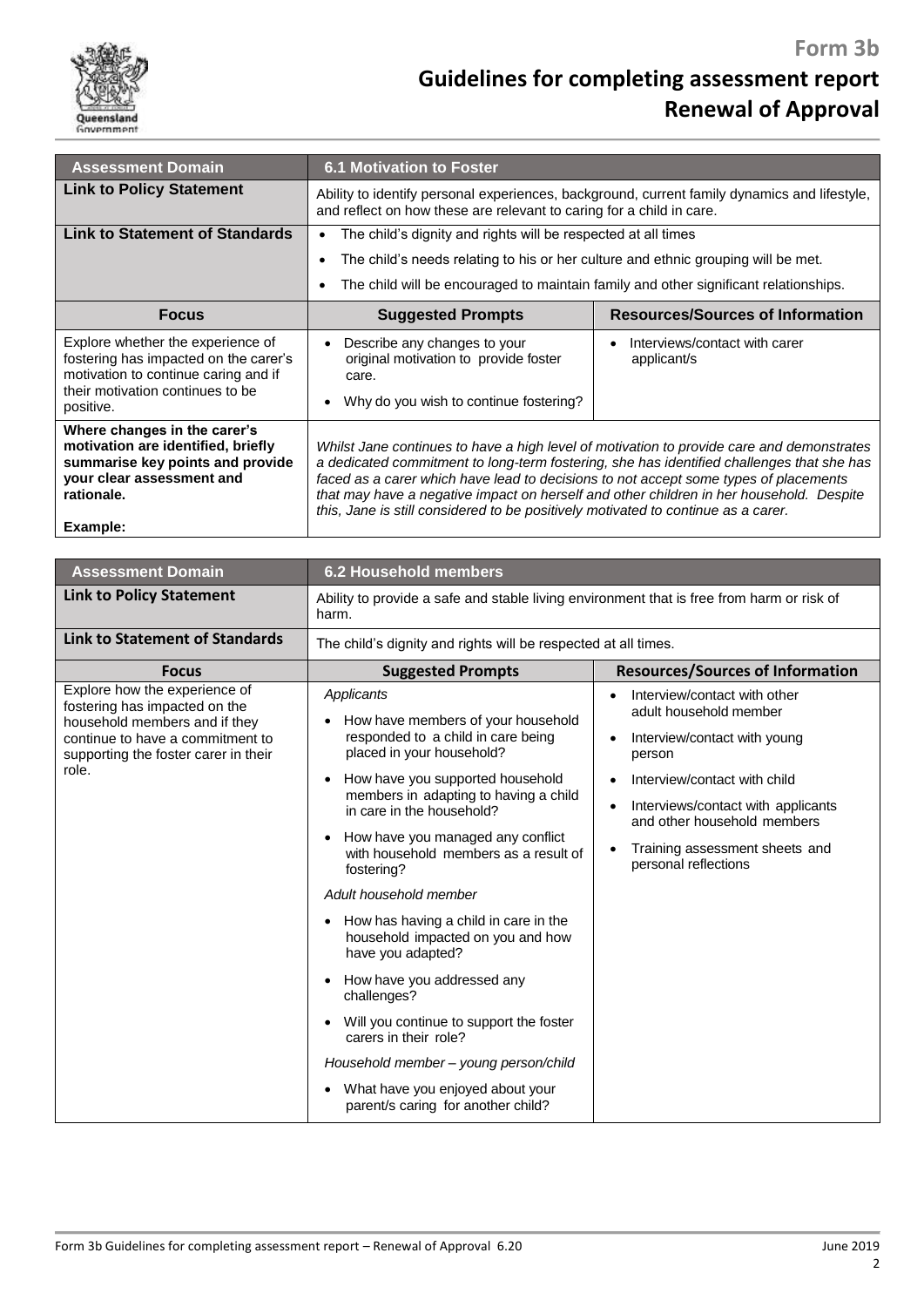

| <b>Assessment Domain</b>                                                                                                                                                                                                                                                                                                                                                              | <b>6.2 Household Members</b>                                                                                                                                                                                                                                                                                                                                                                                                                                                                                                                                                                                                                                                                                                                                                                                                                                                                                                                                                                                                                                      |                                                                                                                                                                                                                                                                                                                                                                                                                                                                                                                                                                                                                                                                                                                                                                                                                                                                                                                                                                                                                                                                                                                                                                                                                                                                                                                                                                |
|---------------------------------------------------------------------------------------------------------------------------------------------------------------------------------------------------------------------------------------------------------------------------------------------------------------------------------------------------------------------------------------|-------------------------------------------------------------------------------------------------------------------------------------------------------------------------------------------------------------------------------------------------------------------------------------------------------------------------------------------------------------------------------------------------------------------------------------------------------------------------------------------------------------------------------------------------------------------------------------------------------------------------------------------------------------------------------------------------------------------------------------------------------------------------------------------------------------------------------------------------------------------------------------------------------------------------------------------------------------------------------------------------------------------------------------------------------------------|----------------------------------------------------------------------------------------------------------------------------------------------------------------------------------------------------------------------------------------------------------------------------------------------------------------------------------------------------------------------------------------------------------------------------------------------------------------------------------------------------------------------------------------------------------------------------------------------------------------------------------------------------------------------------------------------------------------------------------------------------------------------------------------------------------------------------------------------------------------------------------------------------------------------------------------------------------------------------------------------------------------------------------------------------------------------------------------------------------------------------------------------------------------------------------------------------------------------------------------------------------------------------------------------------------------------------------------------------------------|
| Advise applicants and household<br>members of the Disclosure statement<br>and Privacy Notice which relates to<br>information they provide to the<br>department in assessing their<br>application/s as carer/s.<br>Ensure applicants and household<br>members are aware of the how their<br>personal information could be dealt<br>with during proceedings in the<br>Children's Court. | What things have been difficult?<br>$\bullet$<br>What things have changed since your<br>$\bullet$<br>parent/s started caring for another<br>child?<br>How do you feel about your parent/s<br>$\bullet$<br>decision to continue to provide foster<br>care?<br>Applicant / Adult household members<br>Discuss with the applicant/s and<br>$\bullet$<br>household member/s that any<br>information that they provide to the<br>Department in the course of their<br>assessment will be managed in<br>accordance with the Information<br>Privacy Act 2009.<br>However, in Children's Court<br>applications, the Department may be<br>required to provide information about<br>the applicants or household members<br>which may be disclosed to all parties to<br>the proceedings, including the child's<br>parents.                                                                                                                                                                                                                                                   | Interviews with carer<br>applicant/s, household<br>members<br>Observations<br>Disclosure statement and privacy notice:<br>The Department of Child Safety, Youth and<br>Women (the department) is collecting the<br>personal information on this form for the<br>purpose of assessing your application to<br>become or continue to be a foster or<br>kinship carer. This is authorised under the<br>Child Protection Act 1999 and the Child<br>Protection Regulation 2011. Your personal<br>information will be managed in accordance<br>with the Information Privacy Act 2009.<br>Under the Children's Court Rules 2016 and<br>the Director of Child Protection Litigation<br>Act 2016, the department is required to<br>provide relevant information to the Director<br>of Child Protection Litigation (DCPL) in<br>relation to child protection proceedings,<br>and the DCPL has a duty to disclose<br>documents relevant to the proceeding to<br>each other party. Therefore, any<br>information provided to the department that<br>may be relevant to current or future court<br>proceedings may be provided to the<br>parties, including the parents. This may<br>include applications for future child<br>protection orders for children already in<br>your care as an approved foster or kinship<br>carer, such as long-term Child Protection<br>Orders |
| Where changes/concerns are<br>identified, briefly summarise<br>key points and provide your<br>clear assessment and<br>rationale.<br>Example:                                                                                                                                                                                                                                          | Jane's household currently consists of Jane (foster carer), her daughter Renee (aged<br>17) and Jake, who has been placed with Jane long-term.<br>Jane identified that Renee sometimes takes on an unreasonable level of parenting<br>responsibility of her own accord. Jane has raised this with Renee as she desires her<br>daughter to 'experience her own childhood'.<br>Renee talked about her strong feelings of affection for Jake and whilst she likes to help<br>her mother with Jake's care, this is not expected by her mother and she does not feel<br>extra pressure as a result of having children placed in her home. Renee was positive<br>about the one- to-one time that her mother sets aside with her and talked about how<br>these experiences allow her to feel cared for, valued, and loved by her mother.<br>No serious concerns were raised in relation to the impact of fostering on household<br>members. The household is assessed as being committed to providing appropriate<br>and supportive care to children placed in the home. |                                                                                                                                                                                                                                                                                                                                                                                                                                                                                                                                                                                                                                                                                                                                                                                                                                                                                                                                                                                                                                                                                                                                                                                                                                                                                                                                                                |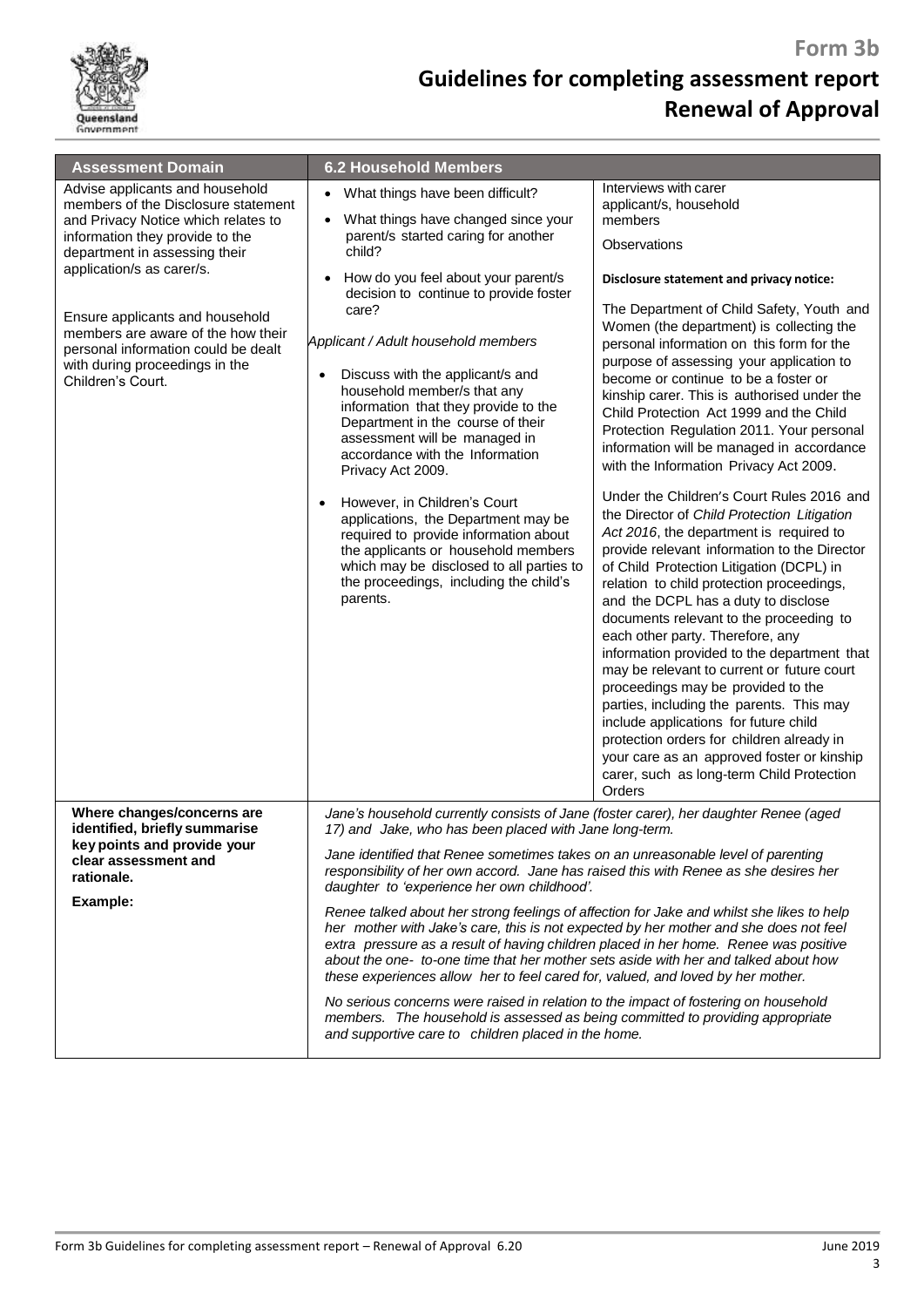

| <b>Assessment Domain</b>                                                                                             | <b>6.3 Social Assessment</b>                                                                                                                                                                                                                                                                                                                                                              |                                                                      |
|----------------------------------------------------------------------------------------------------------------------|-------------------------------------------------------------------------------------------------------------------------------------------------------------------------------------------------------------------------------------------------------------------------------------------------------------------------------------------------------------------------------------------|----------------------------------------------------------------------|
| <b>Link to Policy Statement</b>                                                                                      | Ability to identify personal experiences, background, current family dynamics and lifestyle,<br>and reflect on how these are relevant to caring for a child in care                                                                                                                                                                                                                       |                                                                      |
| <b>Link to Statement of Standards</b>                                                                                | The child's need for physical care will be met, including adequate food, clothing and<br>$\bullet$<br>shelter<br>The child's material needs relating to his or her schooling, physical and mental<br>$\bullet$<br>stimulation, recreation and general living will be met                                                                                                                  |                                                                      |
|                                                                                                                      |                                                                                                                                                                                                                                                                                                                                                                                           |                                                                      |
|                                                                                                                      | The child will receive education, training or employment opportunities relevant to the<br>child's age and ability                                                                                                                                                                                                                                                                         |                                                                      |
|                                                                                                                      | The child will receive dental, medical and therapeutic services necessary to meet his<br>or her needs                                                                                                                                                                                                                                                                                     |                                                                      |
|                                                                                                                      | The child will be given the opportunity to participate in positive social and recreational<br>activities appropriate to his or her developmental level and age.                                                                                                                                                                                                                           |                                                                      |
|                                                                                                                      | The child will be encouraged to maintain family and other significant personal<br>$\bullet$<br>relationships                                                                                                                                                                                                                                                                              |                                                                      |
|                                                                                                                      | If the child has a disability – the child will receive care and help appropriate to the<br>child's special needs.                                                                                                                                                                                                                                                                         |                                                                      |
| 6.3 Social Assessment: Family Structure                                                                              |                                                                                                                                                                                                                                                                                                                                                                                           |                                                                      |
| <b>Focus</b>                                                                                                         | <b>Suggested Prompts</b>                                                                                                                                                                                                                                                                                                                                                                  | <b>Resources/Sources of Information</b>                              |
| Identify if there have been any<br>changes in family structure.<br>Examine the impact that any change                | Describe any changes to your family<br>$\bullet$<br>structure or role allocation and what led to<br>these changes?                                                                                                                                                                                                                                                                        | Interview resource: Genogram<br>٠<br>Interview resource: Ecomap<br>٠ |
| has had on the ability of the carer to<br>continue to provide quality care.                                          | Has providing care changed your family<br>$\bullet$<br>structure?                                                                                                                                                                                                                                                                                                                         | Interviews/contact with carer/s                                      |
|                                                                                                                      | How has your family adapted to changes in<br>family structure?                                                                                                                                                                                                                                                                                                                            |                                                                      |
|                                                                                                                      | Have any changes to your family structure<br>or roles impacted on your ability to provide<br>quality care? What are these impacts and<br>how do you address them?                                                                                                                                                                                                                         |                                                                      |
| Where changes are identified,<br>briefly summarise key points and<br>provide your clear assessment and<br>rationale. | Changes in family structure as a result of fostering relate to Jane's daughter taking on<br>increased responsibility. Whilst this is a concern for Jane, this change is not assessed as<br>having an impact on her ability to continue to provide quality care based on the following:<br>• Renee does this of her own volition;                                                          |                                                                      |
| Example:                                                                                                             | • Jane acknowledges that it is not Renee's responsibility to take on a parenting role<br>with Jake and has discussed her concerns and expectations with Renee;<br>• Jane feels that she is managing this dynamic well with Renee and talking openly<br>with Renee about her concerns has helped; and<br>• No specific concerns have been raised regarding Renee's relationship with Jake. |                                                                      |
| 6.3 Social Assessment: Social Support                                                                                |                                                                                                                                                                                                                                                                                                                                                                                           |                                                                      |
| <b>Focus</b>                                                                                                         | <b>Resources/Sources of Information</b><br><b>Suggested Prompts</b>                                                                                                                                                                                                                                                                                                                       |                                                                      |
| During the approval period the                                                                                       | Describe any change in your support                                                                                                                                                                                                                                                                                                                                                       | Interviews resource: Ecomap<br>$\bullet$                             |
| applicant may have experienced<br>changes in their support network.<br>Additionally, caring for a child in care      | network.<br>What impact has fostering had on your<br>$\bullet$                                                                                                                                                                                                                                                                                                                            | Interview resource: Support in<br>$\bullet$<br>times of stress       |
| may have had an impact on the                                                                                        | support network?<br>How hous ony changes to your support                                                                                                                                                                                                                                                                                                                                  | Interviews with carer applicant/s<br>$\bullet$                       |

 *What additional support, if any, do you think is necessary to continue in your*

support they receive outside of their

Identify whether any changes to support networks have occurred, and the impact that change has had on

family.

• Training assessment sheets and personal reflections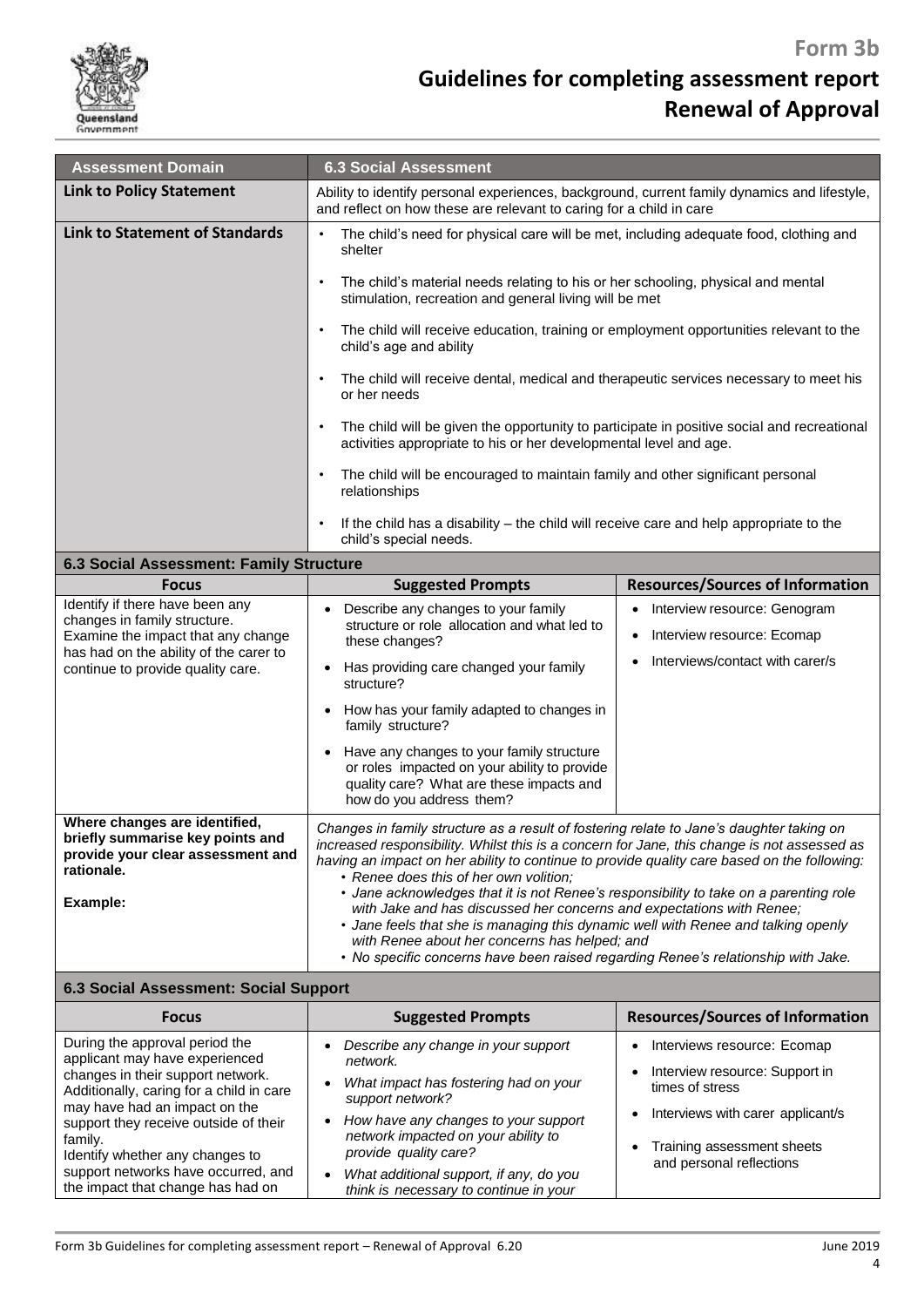

| their ability to continue to provide<br>quality care.<br>Where changes are identified,<br>briefly summarise key points and<br>provide your clear assessment and<br>rationale.<br>Example:                                                                                                                                                      | foster carer role?<br>How would you access this support?<br>$\bullet$<br>Whilst Jane has a stable and consistent support base consisting of a few close friends,<br>throughout the approval period she experienced several difficult life situations, such as<br>the death of her ex-partner, grandmother and adult foster child. While her grandmother<br>was one of her primary supports, Jane identified multiple other supportive people in her<br>life whom she can rely on and support her role as a foster carer.                                                                                                                                                                                                                                        |                                                                                                                                                                                                                                                        |
|------------------------------------------------------------------------------------------------------------------------------------------------------------------------------------------------------------------------------------------------------------------------------------------------------------------------------------------------|-----------------------------------------------------------------------------------------------------------------------------------------------------------------------------------------------------------------------------------------------------------------------------------------------------------------------------------------------------------------------------------------------------------------------------------------------------------------------------------------------------------------------------------------------------------------------------------------------------------------------------------------------------------------------------------------------------------------------------------------------------------------|--------------------------------------------------------------------------------------------------------------------------------------------------------------------------------------------------------------------------------------------------------|
|                                                                                                                                                                                                                                                                                                                                                | 6.3 Social Assessment: Time available to provide the level of care required                                                                                                                                                                                                                                                                                                                                                                                                                                                                                                                                                                                                                                                                                     |                                                                                                                                                                                                                                                        |
| <b>Focus</b>                                                                                                                                                                                                                                                                                                                                   | <b>Suggested Prompts</b>                                                                                                                                                                                                                                                                                                                                                                                                                                                                                                                                                                                                                                                                                                                                        | <b>Resources/Sources of Information</b>                                                                                                                                                                                                                |
| During the approval period the<br>applicant may have had a change<br>of circumstances that impacts on<br>their available time, or they may<br>have realised the significant time<br>commitment that caring for a child<br>or young person requires.<br>Assess if the carer continues to have<br>the necessary time to provide quality<br>care. | Describe any changes in your time<br>$\bullet$<br>available to provide the level of care<br>required.<br>What time commitments have you had to<br>$\bullet$<br>modify in order to meet the needs of a<br>child in care?<br>Are you currently providing another<br>$\bullet$<br>regulated care service from your home<br>(eg. family day care, stand-alone care)? If<br>you are, how will this impact on the<br>quality of care you provide to a child<br>placed with you<br>Do you still have the time required to<br>provide the standard of care required for<br>children in care?                                                                                                                                                                            | Interview resource: Use of time<br>Interviews/contact with carer and<br>their children<br>Interview with carer<br>$\bullet$<br>Interview/contact with Family day<br>$\bullet$<br>care provider that the family day<br>care educator is affiliated with |
| Where changes are identified,<br>briefly summarise key points<br>and provide your clear<br>assessment and rationale.<br>Example:                                                                                                                                                                                                               | Jane identified that she had to modify her schedule in order to meet Jake's medical and<br>daily care needs and this initially impacted on the amount of one-to-one time available<br>to spend with her daughter. Jane found this difficult and admits that she felt guilty at<br>times for not spending as much time as she used to with her daughter<br>Jane advised that she was quickly able to establish a new routine and now prioritises her<br>own daughter's need for individual time with her, as well as Jake's care needs. Jane feels<br>positive about the way she now manages her time and believes that she continues to<br>have the time required to meet the needs of her own family and the needs of the child<br>who are placed in her care. |                                                                                                                                                                                                                                                        |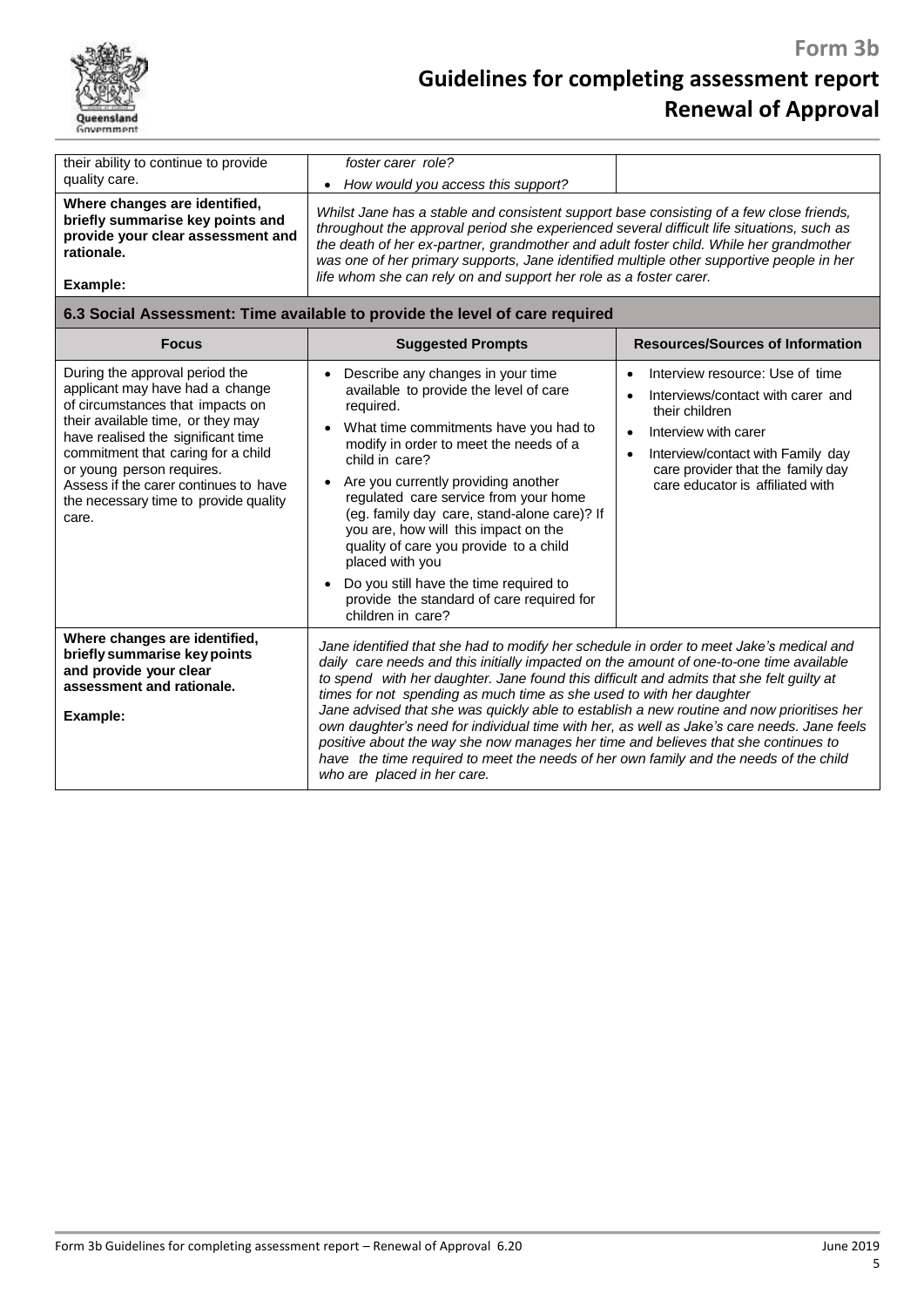

| <b>Assessment Domain</b>        | <b>6.4 Relationships</b>                                                                                                                                                 |  |
|---------------------------------|--------------------------------------------------------------------------------------------------------------------------------------------------------------------------|--|
| <b>Link to Policy Statement</b> | Ability to identify personal experiences, background, current family dynamics and lifestyle,<br>and reflect on how these are relevant to caring for a child in care.     |  |
| Link to Statement of Standards  | The child's dignity and rights will be respected at all times.<br>$\bullet$                                                                                              |  |
|                                 | The child will receive emotional care that allows him or her to experience<br>being cared about and valued and that contributes to the child's positive self-<br>regard. |  |
|                                 | The child will receive positive quidance when necessary to help him or her to<br>$\bullet$<br>change inappropriate behaviour                                             |  |
|                                 | • The child will be encouraged to maintain family and other significant relationships                                                                                    |  |

### **6.4 Relationships: Present spousal relationship**

| <b>Focus</b>                                                                                                                     | <b>Suggested Prompts</b>                                                                                                                                                                                                                                                                                                                                                                                                                                                                                                                                                                                                                                                                                                                                   | <b>Resources/Sources of Information</b>                |
|----------------------------------------------------------------------------------------------------------------------------------|------------------------------------------------------------------------------------------------------------------------------------------------------------------------------------------------------------------------------------------------------------------------------------------------------------------------------------------------------------------------------------------------------------------------------------------------------------------------------------------------------------------------------------------------------------------------------------------------------------------------------------------------------------------------------------------------------------------------------------------------------------|--------------------------------------------------------|
| Identify if there have been any<br>changes to spousal relationships.<br>Changes in a carer/s spousal                             | Describe any change that has occurred in<br>your spousal relationship.                                                                                                                                                                                                                                                                                                                                                                                                                                                                                                                                                                                                                                                                                     | Interviews/contact with carer<br>applicants            |
| relationship may impact on the carers'                                                                                           | How has change in your spousal                                                                                                                                                                                                                                                                                                                                                                                                                                                                                                                                                                                                                                                                                                                             | Observations                                           |
| capacity to provide care as a team<br>and also have an impact on other                                                           | relationship impacted on your ability to<br>provide care?                                                                                                                                                                                                                                                                                                                                                                                                                                                                                                                                                                                                                                                                                                  | Training assessment sheets<br>and personal reflections |
| family members.                                                                                                                  | How has change impacted on any children<br>in your care?                                                                                                                                                                                                                                                                                                                                                                                                                                                                                                                                                                                                                                                                                                   |                                                        |
|                                                                                                                                  | What does change mean for the ongoing<br>٠<br>care of children?                                                                                                                                                                                                                                                                                                                                                                                                                                                                                                                                                                                                                                                                                            |                                                        |
| Where changes are identified,<br>briefly summarise key points<br>and provide your clear<br>assessment and rationale.<br>Example: | Jane recently separated from her partner of 6 months. She advised that whilst this was<br>difficult and she missed the company, the separation had no impact on her role as a<br>foster carer as her partner did not take on any caring responsibilities in relation to the<br>children. Jane advised that the separation has no visible impact on Renee or Jake as<br>she kept her relationship very separate from her home life as she was hesitant to<br>introduce the children to someone whom may not be in her life long-term. Jane<br>understands that if she were to commence a new relationship, she must inform the<br>department as soon as practicable and that various personal history checks and<br>assessments would need to be completed. |                                                        |

| 6.4 Relationships: Parental relationships with children (including adult children not living in the household)                                                                                                                                                       |                                                                                                                                                                                                                                                                                                                              |                                                     |
|----------------------------------------------------------------------------------------------------------------------------------------------------------------------------------------------------------------------------------------------------------------------|------------------------------------------------------------------------------------------------------------------------------------------------------------------------------------------------------------------------------------------------------------------------------------------------------------------------------|-----------------------------------------------------|
| <b>Focus</b>                                                                                                                                                                                                                                                         | <b>Suggested Prompts</b>                                                                                                                                                                                                                                                                                                     | <b>Resources/Sources of Information</b>             |
| Identify if there have been any<br>changes in the carer's relationship<br>with their children (including adult<br>children not living in the household).                                                                                                             | Applicants<br>Describe any change that has occurred in<br>your relationships with your children.                                                                                                                                                                                                                             | Interviews/contact with carer<br>and their children |
| The provision of foster care may have<br>had an impact on the carer's<br>relationship with their children.<br>Identify any changes with both the<br>carer and their children, and the<br>impact this may have on the carer's<br>ability to continue to provide care. | How has providing foster care impacted on<br>$\bullet$<br>your relationship with your children?<br>How have you managed these changes?<br>$\bullet$<br>How do these changes impact on your<br>ability to continue to provide quality care?<br>What skills/strategies do you use to<br>maintain and nurture your relationship |                                                     |
|                                                                                                                                                                                                                                                                      | with your own children, whilst still<br>providing quality care to a child in care?<br>Applicants children (to be asked in an age<br>appropriate way)<br>Has any change occurred in your<br>relationship with your parent/s?                                                                                                  |                                                     |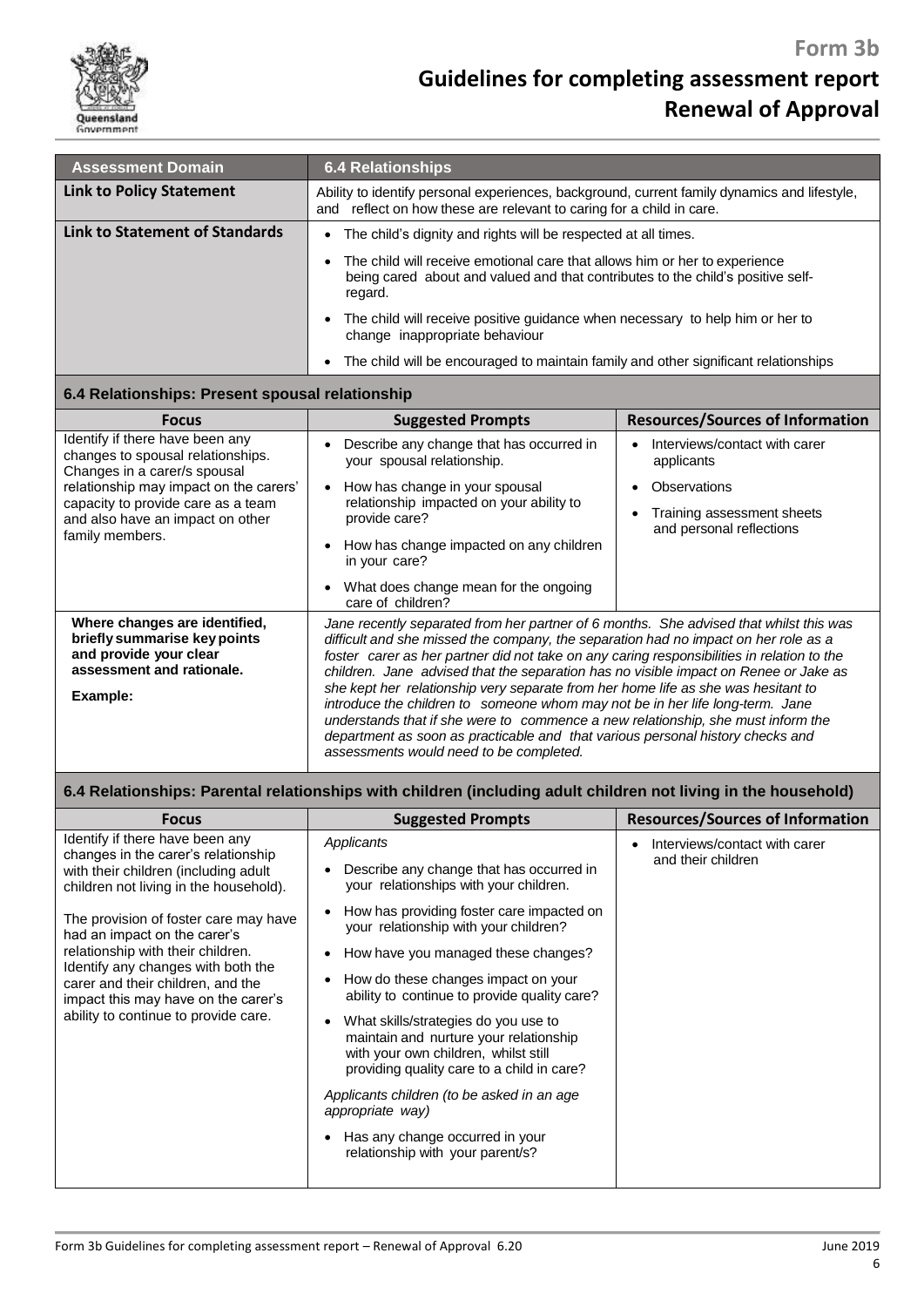

|                                                                                                                      | Has your relationship with your parent/s<br>$\bullet$<br>been affected by them providing foster<br>care? How has it been affected?<br>What do your parents do to maintain a<br>$\bullet$<br>relationship with you?                                                                                                                                                                                                                                                                                                                                          |  |
|----------------------------------------------------------------------------------------------------------------------|-------------------------------------------------------------------------------------------------------------------------------------------------------------------------------------------------------------------------------------------------------------------------------------------------------------------------------------------------------------------------------------------------------------------------------------------------------------------------------------------------------------------------------------------------------------|--|
| Where changes are identified,<br>briefly summarise key points<br>and provide your clear<br>assessment and rationale. | Jane's role of providing care has had an impact on both her and her daughter's<br>own experience of sexual assault. Despite this, it is assessed that Jane<br>continues to have the ability to provide a high quality of care. This is based on the<br>following:                                                                                                                                                                                                                                                                                           |  |
| Example:                                                                                                             | Jane has demonstrated an awareness of the potential impact of fostering on<br>$\bullet$<br>Renee by modifying her placement preferences to ensure that Renee's<br>emotional needs are not threatened by the inappropriate placement of young<br>people in the family.                                                                                                                                                                                                                                                                                       |  |
|                                                                                                                      | Jane and Renee's experience of sexual assault has presented itself as a potential<br>$\bullet$<br>area of vulnerability for them both, and exposure to disclosures by young people<br>who have had similar abuse histories has at times been emotionally challenging for<br>them. As a result, Jane has chosen to change her placement preferences to<br>stipulate that children and young people who have experienced sexual abuse not<br>be placed with them. Jane has made this choice in order to protect Renee from<br>preventable emotional distress. |  |
|                                                                                                                      | Renee feels that her mother's role as a foster carer has not impacted negatively<br>$\bullet$<br>on their relationship in any way. Renee said that her mother is always open to<br>hearing her views about accepting other placements and what types of placements<br>she is comfortable with.                                                                                                                                                                                                                                                              |  |

| <b>Assessment Domain</b>                                                                                                                                                                | 6.5 Health and Wellbeing                                                                                                                                                                                                                                                                                                                                                                                                                                                                                                                                                                                                                                                                                                                                                                                             |                                                                                                                                                                                                                                            |
|-----------------------------------------------------------------------------------------------------------------------------------------------------------------------------------------|----------------------------------------------------------------------------------------------------------------------------------------------------------------------------------------------------------------------------------------------------------------------------------------------------------------------------------------------------------------------------------------------------------------------------------------------------------------------------------------------------------------------------------------------------------------------------------------------------------------------------------------------------------------------------------------------------------------------------------------------------------------------------------------------------------------------|--------------------------------------------------------------------------------------------------------------------------------------------------------------------------------------------------------------------------------------------|
| <b>Link to Policy Statement</b>                                                                                                                                                         | Ability to provide a safe and stable living environment that is free from harm or risk of harm                                                                                                                                                                                                                                                                                                                                                                                                                                                                                                                                                                                                                                                                                                                       |                                                                                                                                                                                                                                            |
| <b>Link to Statement of Standards</b>                                                                                                                                                   | • The child's needs for physical care will be met, including adequate food, clothing and shelter<br>The child will receive emotional care that allows him or her to experience being cared about<br>and valued and that contributes to the child's positive self-regard.                                                                                                                                                                                                                                                                                                                                                                                                                                                                                                                                             |                                                                                                                                                                                                                                            |
| <b>Focus</b>                                                                                                                                                                            | <b>Suggested Prompts</b>                                                                                                                                                                                                                                                                                                                                                                                                                                                                                                                                                                                                                                                                                                                                                                                             | <b>Resources/Sources of Information</b>                                                                                                                                                                                                    |
| Identify any changes to the<br>carer's health and wellbeing<br>during the approval period and<br>the impact of any changes on<br>their capacity to continue to<br>provide quality care. | Describe any changes to your health<br>and wellbeing.<br>Describe any changes related to the<br>$\bullet$<br>health and wellbeing of other members<br>of your household.<br>How do changes to your own health,<br>$\bullet$<br>and/or to the health of other members<br>of your household impact on children<br>placed in your care and on your<br>capacity to provide care?<br>What strategies do you use to manage<br>$\bullet$<br>these impacts?<br>Have you had any immunisations since<br>$\bullet$<br>your last approval? If so, what type?<br>Have you continued with the<br>$\bullet$<br>immunisation schedule for all children<br>placed in your care (as requested by<br>the Department).<br>Have you continued to follow the<br>$\bullet$<br>National Immunisation Program<br>Schedule for your children? | Self-assessment:<br>Both the Medical Check and the<br>$\bullet$<br>Carer Applicant Health and<br><b>Wellbeing Questionnaire are</b><br>mandatory requirements and will<br>need to be completed at both initial<br>and renewal of approval. |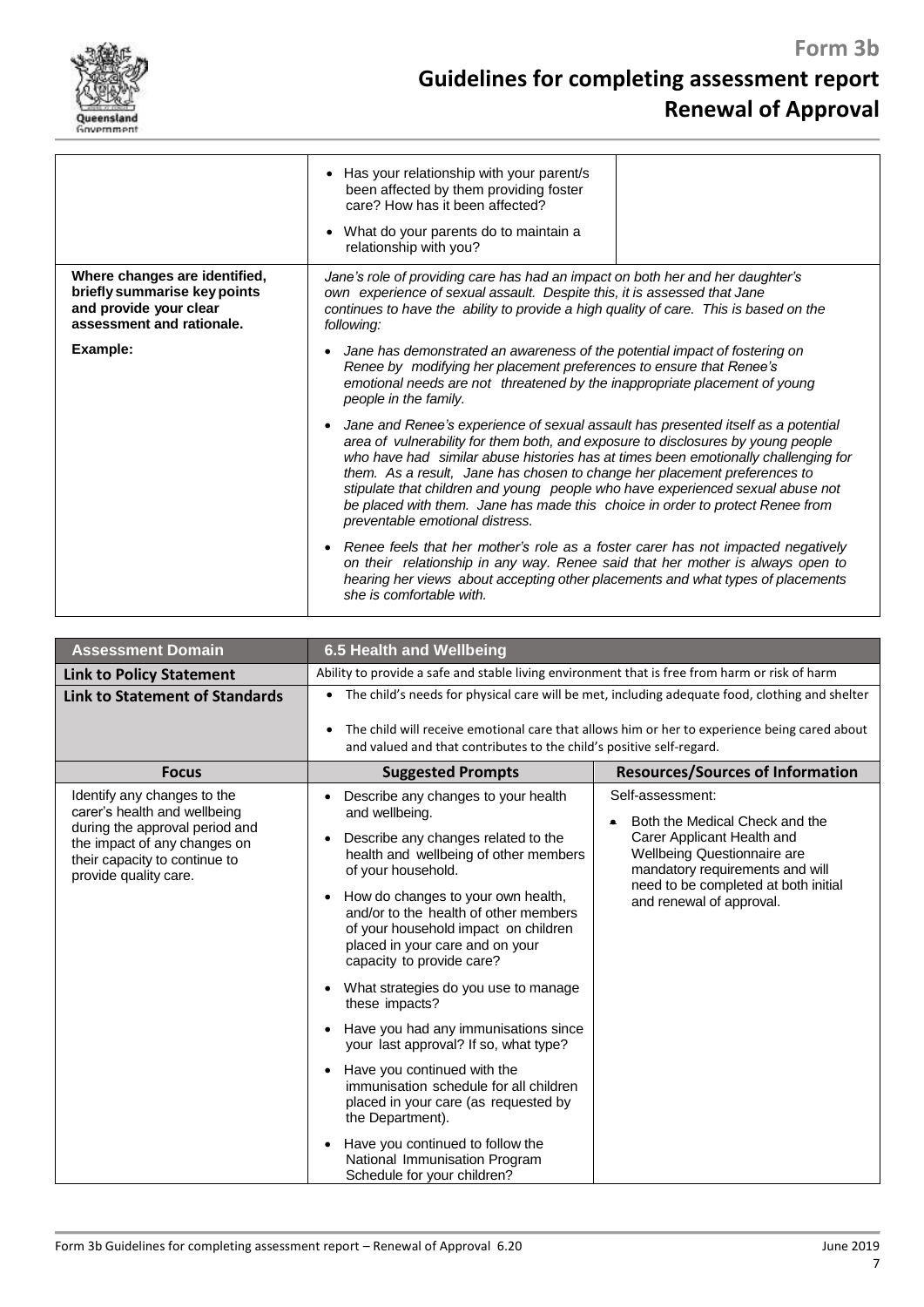

| Where changes are identified,<br>briefly summarise key points<br>and provide your clear<br>assessment and rationale. | Jane periodically suffers from migraines and asthma, though she is able to control the severity<br>with medication. She did not identify any serious health concerns that would impact on her<br>capacity to continue to provide high quality care to children and young people. |
|----------------------------------------------------------------------------------------------------------------------|----------------------------------------------------------------------------------------------------------------------------------------------------------------------------------------------------------------------------------------------------------------------------------|
| Example:                                                                                                             |                                                                                                                                                                                                                                                                                  |

| <b>Assessment Domain</b>                                                                                                                    | <b>6.6 Stress Management</b>                                                                                                                                                                                                                                                                                                                                                                                                                                                                                                                                                                                                                                                   |                                                                                      |
|---------------------------------------------------------------------------------------------------------------------------------------------|--------------------------------------------------------------------------------------------------------------------------------------------------------------------------------------------------------------------------------------------------------------------------------------------------------------------------------------------------------------------------------------------------------------------------------------------------------------------------------------------------------------------------------------------------------------------------------------------------------------------------------------------------------------------------------|--------------------------------------------------------------------------------------|
| <b>Link to Policy Statement</b>                                                                                                             | Ability to identify personal experiences, background, current family dynamics and lifestyle,<br>and reflect on how these are relevant to caring for a child in care.                                                                                                                                                                                                                                                                                                                                                                                                                                                                                                           |                                                                                      |
| <b>Link to Statement of Standards</b>                                                                                                       | The child's dignity and rights will be respected at all times<br>$\bullet$<br>The child will receive emotional care that allows him or her to experience being cared<br>$\bullet$                                                                                                                                                                                                                                                                                                                                                                                                                                                                                              |                                                                                      |
|                                                                                                                                             | about and valued and that contributes to the child's positive self-regard.                                                                                                                                                                                                                                                                                                                                                                                                                                                                                                                                                                                                     |                                                                                      |
|                                                                                                                                             | $\bullet$<br>inappropriate behaviour                                                                                                                                                                                                                                                                                                                                                                                                                                                                                                                                                                                                                                           | The child will receive positive guidance when necessary to help him or her to change |
| <b>Focus</b>                                                                                                                                | <b>Suggested Prompts</b>                                                                                                                                                                                                                                                                                                                                                                                                                                                                                                                                                                                                                                                       | <b>Resources/Sources of Information</b>                                              |
| Explore how the carer has<br>demonstrated their management<br>of stress related to fostering during<br>the approval period.                 | Describe any challenges/stressful<br>$\bullet$<br>events that you have faced in your<br>role as a foster carer and how you<br>have managed these?                                                                                                                                                                                                                                                                                                                                                                                                                                                                                                                              | Interview/contact with carer                                                         |
|                                                                                                                                             | Describe any new strategies you<br>$\bullet$<br>have developed to manage stress.                                                                                                                                                                                                                                                                                                                                                                                                                                                                                                                                                                                               |                                                                                      |
|                                                                                                                                             | Describe any challenges that you<br>$\bullet$<br>have found difficult to manage?                                                                                                                                                                                                                                                                                                                                                                                                                                                                                                                                                                                               |                                                                                      |
|                                                                                                                                             | How might you manage such events in<br>$\bullet$<br>the future?                                                                                                                                                                                                                                                                                                                                                                                                                                                                                                                                                                                                                |                                                                                      |
| Where issues/concerns are<br>identified, briefly summarise<br>key points and provide your<br>clear assessment and<br>rationale.<br>Example: | Jane's capacity to manage stress during the carer approval period was assessed and<br>she spoke of facing many challenges related to providing care to children placed with<br>her. Jane identified that at times she has felt like she has "failed" young people placed<br>with her by not being able to either maintain ongoing placements or prevent young<br>people from absconding. The development of Jane's self-care has centered on her<br>acceptance that she is not required to "rescue" children or young people. She feels<br>that this has been a learning experience for her and she has gained skills to deal with<br>the stressors associated with fostering. |                                                                                      |
|                                                                                                                                             | She has dealt with stressors by seeking support from the foster and kinship care<br>service and her family. Through this support and supervision, her understanding of<br>her role as a foster carer has developed. As such, she is assessed as having the<br>skills and ability to address challenges in a responsive, appropriate manner.                                                                                                                                                                                                                                                                                                                                    |                                                                                      |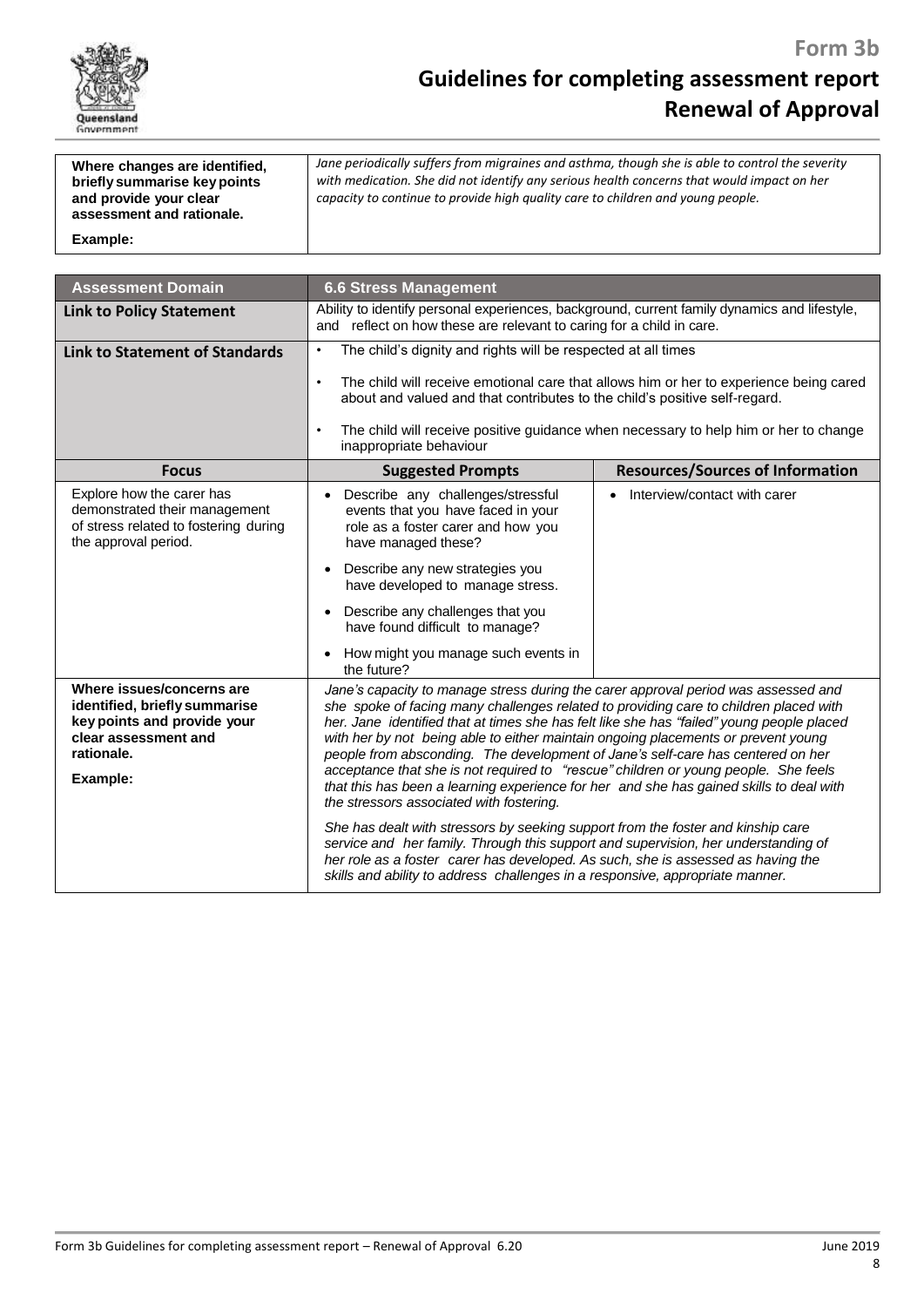

## **Guidelines for completing assessment report Renewal of Approval**

| <b>Assessment Domain</b>                                                                                                                                                         | 6.7 Capacity to provide quality care                                                                                                                                                                                                                                                                                                                                                                                                                                                                                                                                 |                                         |  |  |
|----------------------------------------------------------------------------------------------------------------------------------------------------------------------------------|----------------------------------------------------------------------------------------------------------------------------------------------------------------------------------------------------------------------------------------------------------------------------------------------------------------------------------------------------------------------------------------------------------------------------------------------------------------------------------------------------------------------------------------------------------------------|-----------------------------------------|--|--|
| <b>Link to Policy Statement</b>                                                                                                                                                  | Ability to provide a safe and stable environment that is free from harm or risk of harm                                                                                                                                                                                                                                                                                                                                                                                                                                                                              |                                         |  |  |
|                                                                                                                                                                                  | Ability to provide a nurturing environment that contributes to a child's positive self-<br>regard                                                                                                                                                                                                                                                                                                                                                                                                                                                                    |                                         |  |  |
| <b>Link to Statement of Standards</b>                                                                                                                                            | The child's dignity and rights will be respected at all times<br>$\bullet$                                                                                                                                                                                                                                                                                                                                                                                                                                                                                           |                                         |  |  |
|                                                                                                                                                                                  | The child's needs for physical care will be met, including adequate food,<br>٠<br>clothing and shelter.                                                                                                                                                                                                                                                                                                                                                                                                                                                              |                                         |  |  |
|                                                                                                                                                                                  | The child will receive emotional care that allows him or her to experience<br>being cared about and valued and that contributes to the child's positive self-<br>regard                                                                                                                                                                                                                                                                                                                                                                                              |                                         |  |  |
|                                                                                                                                                                                  | The child's needs relating to his or her culture and ethnic grouping will be met<br>$\bullet$                                                                                                                                                                                                                                                                                                                                                                                                                                                                        |                                         |  |  |
|                                                                                                                                                                                  | The child's material needs relating to his or her schooling, physical and mental<br>stimulation, recreation and general living will be met.                                                                                                                                                                                                                                                                                                                                                                                                                          |                                         |  |  |
|                                                                                                                                                                                  | The child will receive education, training or employment opportunities relevant to the<br>child's age and ability.                                                                                                                                                                                                                                                                                                                                                                                                                                                   |                                         |  |  |
|                                                                                                                                                                                  | The child will receive positive guidance when necessary to help him or her to<br>$\bullet$<br>change inappropriate behaviour                                                                                                                                                                                                                                                                                                                                                                                                                                         |                                         |  |  |
|                                                                                                                                                                                  | The child will receive dental, medical and therapeutic services necessary to his<br>or her needs.                                                                                                                                                                                                                                                                                                                                                                                                                                                                    |                                         |  |  |
|                                                                                                                                                                                  | The child will be given the opportunity to participate in positive social and<br>$\bullet$<br>recreational activities appropriate to his or her developmental level or age.                                                                                                                                                                                                                                                                                                                                                                                          |                                         |  |  |
|                                                                                                                                                                                  | The child will be encouraged to maintain family and other significant personal<br>relationships                                                                                                                                                                                                                                                                                                                                                                                                                                                                      |                                         |  |  |
|                                                                                                                                                                                  | If the child has a disability – the child will receive care and help appropriate to the<br>child's special needs.                                                                                                                                                                                                                                                                                                                                                                                                                                                    |                                         |  |  |
| 6.7 Capacity to provide quality care: Parenting Style                                                                                                                            |                                                                                                                                                                                                                                                                                                                                                                                                                                                                                                                                                                      |                                         |  |  |
| <b>Focus</b>                                                                                                                                                                     | <b>Suggested Prompts</b>                                                                                                                                                                                                                                                                                                                                                                                                                                                                                                                                             | <b>Resources/Sources of Information</b> |  |  |
| During the approval period, the<br>carer may have adapted their<br>parenting style to accommodate<br>fostering.<br>Identifying any changes to the<br>carer's parenting style and | Describe any changes to your<br>parenting style, including<br>discipline/behaviour<br>management strategies,<br>during your approval period?<br>How successful have these                                                                                                                                                                                                                                                                                                                                                                                            | Interview/contact with carer            |  |  |
| assess whether changes in<br>parenting style act to assist or<br>inhibit their ability to provide a                                                                              | changes been in parenting<br>children in your care?                                                                                                                                                                                                                                                                                                                                                                                                                                                                                                                  |                                         |  |  |
| safe, stable and nurturing<br>environment to children in care.                                                                                                                   | What aspects of parenting have you<br>$\bullet$<br>found most challenging and most<br>effective in your role as foster<br>carer?                                                                                                                                                                                                                                                                                                                                                                                                                                     |                                         |  |  |
|                                                                                                                                                                                  | How do you think children placed<br>$\bullet$<br>with you would describe you and<br>your relationship with them?                                                                                                                                                                                                                                                                                                                                                                                                                                                     |                                         |  |  |
| Where issues/concerns are<br>identified, briefly summarise<br>key points and provide your<br>clear assessment and<br>rationale.<br>Example:                                      | Jane advised that at times she experiences challenges in parenting Jake, who is<br>diagnosed with Asperger's Syndrome. As a result, she has altered her parenting<br>style to develop clear routines for Jake, modified her home environment, and<br>adapted her behaviour management strategies to support Jake's needs.<br>Observations indicate that Jake feels safe and loved in this environment. This is a<br>major achievement for Jake and illustrates a positive outcome resulting from Jane's<br>provision of consistent and appropriate care and support. |                                         |  |  |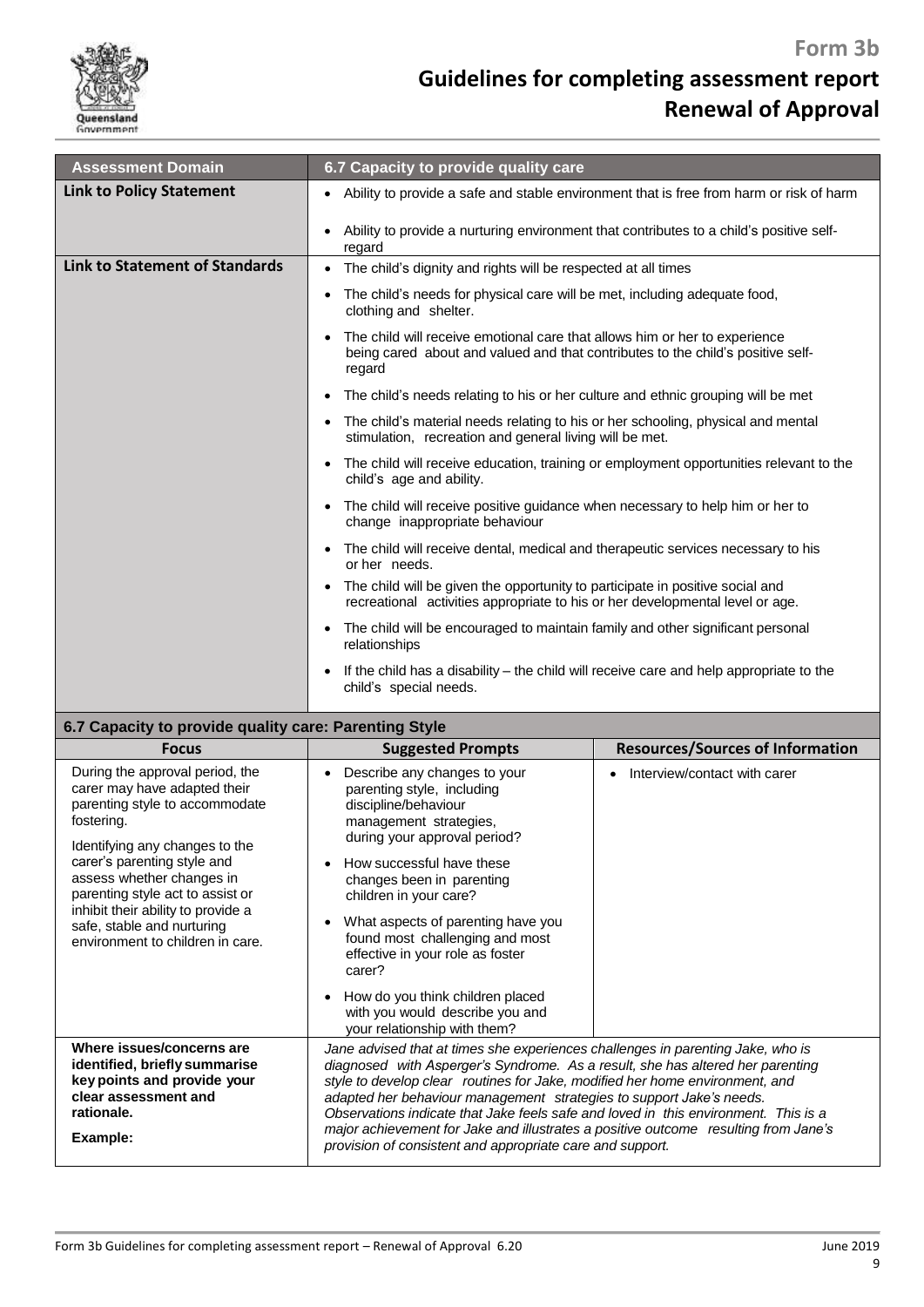

| 6.7 Capacity to provide quality care: Providing care to children and young people in out-of-home care                                                                                                                                                                                                                                                             |                                                                                                                                                                                                                                                                                                                                                                                                                                                                                                                                                                                                                                                                                                                                                                                                                                                                                                                                                                                              |                                         |  |  |
|-------------------------------------------------------------------------------------------------------------------------------------------------------------------------------------------------------------------------------------------------------------------------------------------------------------------------------------------------------------------|----------------------------------------------------------------------------------------------------------------------------------------------------------------------------------------------------------------------------------------------------------------------------------------------------------------------------------------------------------------------------------------------------------------------------------------------------------------------------------------------------------------------------------------------------------------------------------------------------------------------------------------------------------------------------------------------------------------------------------------------------------------------------------------------------------------------------------------------------------------------------------------------------------------------------------------------------------------------------------------------|-----------------------------------------|--|--|
| <b>Focus</b>                                                                                                                                                                                                                                                                                                                                                      | <b>Suggested Prompts</b>                                                                                                                                                                                                                                                                                                                                                                                                                                                                                                                                                                                                                                                                                                                                                                                                                                                                                                                                                                     | <b>Resources/Sources of Information</b> |  |  |
| Identify if the carer has employed<br>positive behaviour management<br>strategies to address the behaviour<br>of children and young people in<br>their care.<br>Exploring the carer's behaviour                                                                                                                                                                   | How does caring for a child in care<br>$\bullet$<br>differ from caring for your own<br>children or other children you have<br>cared for?<br>How has your knowledge of the<br>$\bullet$<br>impact of abuse / harm on                                                                                                                                                                                                                                                                                                                                                                                                                                                                                                                                                                                                                                                                                                                                                                          | Interview/contact with carer            |  |  |
| management techniques can<br>assist to assess their ongoing<br>ability to practically meet the<br>Statement of Standards,<br>particularly that the dignity and<br>rights of children and young<br>people in their care are respected<br>at all times and that they receive<br>positive guidance when necessary<br>to help them change inappropriate<br>behaviour. | children, helped children in your<br>care recover from the impact of<br>abuse / harm?<br>What positive behaviour<br>$\bullet$<br>management strategies and                                                                                                                                                                                                                                                                                                                                                                                                                                                                                                                                                                                                                                                                                                                                                                                                                                   |                                         |  |  |
|                                                                                                                                                                                                                                                                                                                                                                   | communication techniques have you<br>implemented to address<br>complex/difficult behaviour?<br>Describe instances when you have<br>$\bullet$<br>experienced difficultly in managing                                                                                                                                                                                                                                                                                                                                                                                                                                                                                                                                                                                                                                                                                                                                                                                                          |                                         |  |  |
|                                                                                                                                                                                                                                                                                                                                                                   | a child's complex behaviour?<br>What could you do differently next<br>$\bullet$<br>time to try to positively manage or<br>address complex behaviours?                                                                                                                                                                                                                                                                                                                                                                                                                                                                                                                                                                                                                                                                                                                                                                                                                                        |                                         |  |  |
|                                                                                                                                                                                                                                                                                                                                                                   | How have you demonstrated<br>$\bullet$<br>respect for a child's right to<br>privacy and confidentiality both<br>within your home and in outside<br>settings?                                                                                                                                                                                                                                                                                                                                                                                                                                                                                                                                                                                                                                                                                                                                                                                                                                 |                                         |  |  |
|                                                                                                                                                                                                                                                                                                                                                                   | How you have demonstrated your<br>$\bullet$<br>ability to meet the Statement of<br>Standards as a carer and provide<br>quality care to a child in your care.                                                                                                                                                                                                                                                                                                                                                                                                                                                                                                                                                                                                                                                                                                                                                                                                                                 |                                         |  |  |
| Where issues/concerns are<br>identified, briefly summarise<br>key points and provide your<br>clear assessment and<br>rationale.<br>Example:                                                                                                                                                                                                                       | Information gathered during the period of Jane's approval as a carer, indicates that she<br>has faced challenges in caring for young people with complex needs. Issues in<br>relation to this have been discussed and addressed with Jane throughout the<br>approval period and whilst this area of care provision continues to be a challenge, she<br>is assessed as being able to continue to provide quality care. This assessment is<br>based on the following information:                                                                                                                                                                                                                                                                                                                                                                                                                                                                                                              |                                         |  |  |
|                                                                                                                                                                                                                                                                                                                                                                   | In one particular placement, Jane experienced challenges in relation to managing a<br>young person's behaviour. This resulted in Jane experiencing high levels of stress<br>and she decided to end the placement. Whilst supervision with Jane throughout<br>the placement focused on understanding the young person's abuse history and<br>possible reasons behind the young person's behaviour, Jane's expectations of the<br>young person to change their behaviour were unrealistic (i.e., Jane desired that the<br>young person meet a standard of behaviour that was not, in itself, unreasonable,<br>but which did not take into account the impact of the young person's experience of<br>abuse). Jane is aware that caring for young people with significant emotional and<br>behavioural issues requires a lot of flexibility and patience, and through her<br>experience of this particular placement, she was able to identify that this can be an<br>area of challenge for her. |                                         |  |  |
|                                                                                                                                                                                                                                                                                                                                                                   | Jane discussed that some of her determination to maintain certain rules and<br>$\bullet$<br>behaviour is based on her concern about how different behaviours would impact on<br>Jake, who has been placed with her long-term. As a result of her experience of<br>managing challenging placements, Jane decided to amend her placement<br>preferences and now only provide care to children aged 12 and under. Jane's<br>alteration of placement preferences reflects her ability to learn from experience and<br>is an attempt to ensure that future placements are compatible with both her<br>capacities as a carer and her family's needs.                                                                                                                                                                                                                                                                                                                                               |                                         |  |  |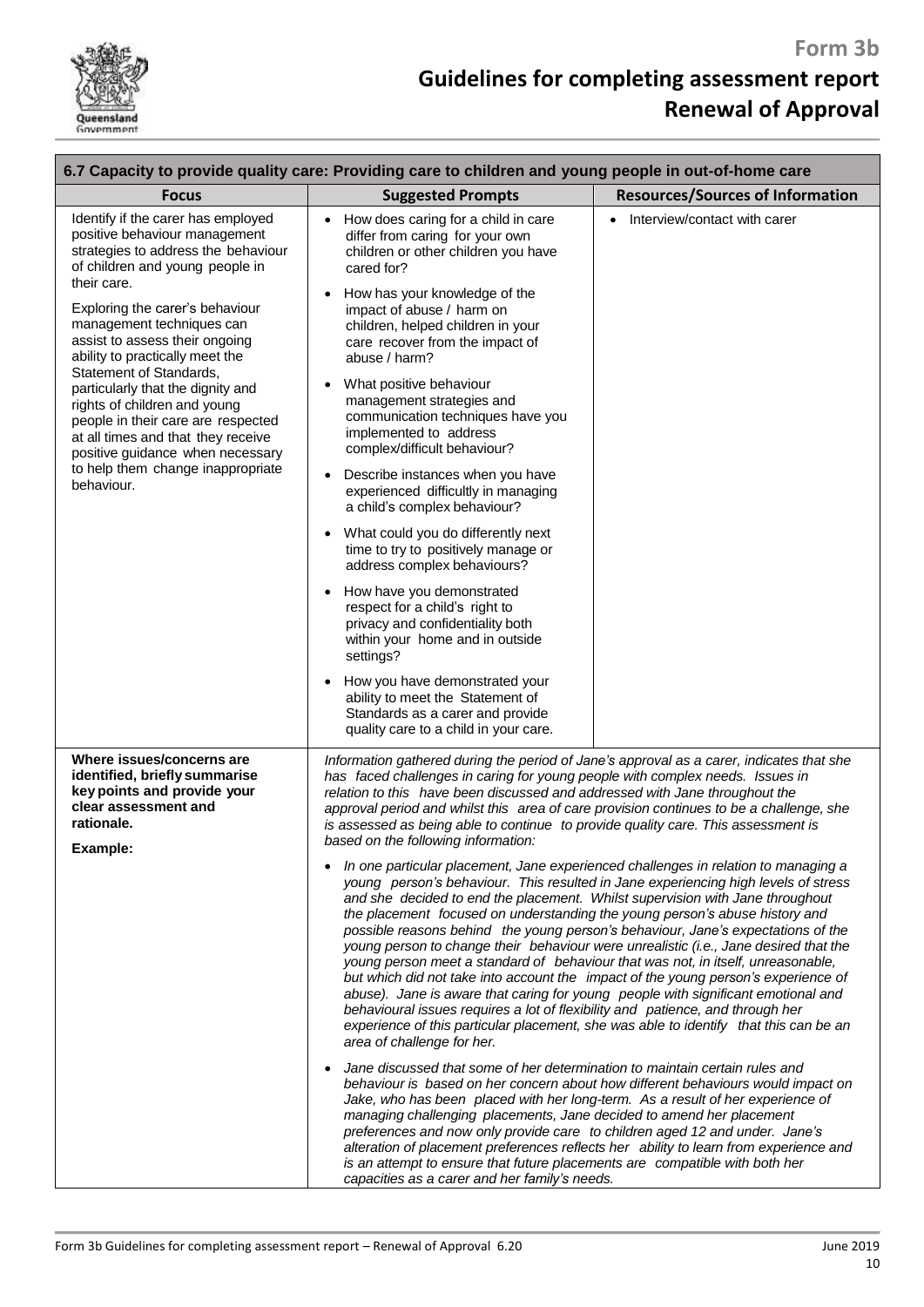

# **Guidelines for completing assessment report Renewal of Approval**

|                                                                                                                                                                                                                                       | Some concerns were identified in relation to Jane's capacity to be flexible about<br>the standards of behaviour she expects form young people who have<br>experienced harm. Discussions with Jane about this issue have focused on<br>helping her gain a greater understanding of the impact of harm on children and<br>young people, and how this affects their behaviour and functioning. Ongoing<br>supervision with Jane continues to address this issue.                         |                                         |  |  |
|---------------------------------------------------------------------------------------------------------------------------------------------------------------------------------------------------------------------------------------|---------------------------------------------------------------------------------------------------------------------------------------------------------------------------------------------------------------------------------------------------------------------------------------------------------------------------------------------------------------------------------------------------------------------------------------------------------------------------------------|-----------------------------------------|--|--|
| young person.                                                                                                                                                                                                                         | 6.7 Capacity to provide quality care: Developing and/or maintaining a positive sense of identity in a child or                                                                                                                                                                                                                                                                                                                                                                        |                                         |  |  |
| <b>Focus</b>                                                                                                                                                                                                                          | <b>Suggested Prompts</b>                                                                                                                                                                                                                                                                                                                                                                                                                                                              | <b>Resources/Sources of Information</b> |  |  |
| Identify how the carer has<br>contributed to strengthening<br>and/or maintaining a positive<br>sense of identity in children<br>placed in their care.                                                                                 | How have you contributed to the<br>development and/or maintenance of<br>a positive sense of identity in<br>children in your care?<br>How have you helped children in<br>$\bullet$<br>your care maintain a positive<br>connection with their family and<br>community?                                                                                                                                                                                                                  | Interview/contact with carer            |  |  |
| Where issues/concerns are<br>identified, briefly summarise<br>key points and provide your<br>clear assessment and<br>rationale.<br>Example:                                                                                           | Whilst Jane facilitates and is supportive of appropriate family contact, at times she<br>struggles with Jake's behaviour upon his return from contact. Jane advised that this<br>leads to her feeling frustrated with Jake's family. Jane manages this by debriefing with<br>the foster and kinship care service and Jake's CSO and she is mindful not to let her<br>feelings of frustration for Jake's family impact on her care for Jake or Jake's experience<br>of family contact. |                                         |  |  |
| 6.7 Capacity to provide quality care: Cultural Awareness                                                                                                                                                                              |                                                                                                                                                                                                                                                                                                                                                                                                                                                                                       |                                         |  |  |
| <b>Focus</b>                                                                                                                                                                                                                          | <b>Suggested Prompts</b>                                                                                                                                                                                                                                                                                                                                                                                                                                                              | <b>Resources/Sources of Information</b> |  |  |
| Examine how the carer has<br>assisted children in their care to<br>maintain links to their cultural<br>heritage and community.                                                                                                        | How you have supported children<br>from Aboriginal and/or Torres Strait<br>Islander backgrounds to maintain<br>links to their family, community and<br>culture.<br>What new techniques have you<br>$\bullet$<br>learnt to implement during your<br>time as a foster carer, to maintain<br>children's links to their culture?<br>What positives have you seen as a<br>result of assisting children to<br>maintain links to their culture?                                              | Interview/contact with carer            |  |  |
| Where issues/concerns are<br>identified, briefly summarise<br>key points and provide your<br>clear assessment and<br>rationale.<br>Example:                                                                                           | Jane has not yet cared for any children from Indigenous backgrounds. Despite this,<br>she advised that she has had a lot of exposure to, and experience interacting with,<br>people from diverse ethnic backgrounds. Jane's primary consideration in caring for<br>children from different cultural backgrounds would be to seek information about their<br>culture and make the home environment and her parenting style as consistent as<br>possible with those cultures.           |                                         |  |  |
| Capacity to provide quality care: Household Safety                                                                                                                                                                                    |                                                                                                                                                                                                                                                                                                                                                                                                                                                                                       |                                         |  |  |
| <b>Focus</b>                                                                                                                                                                                                                          | <b>Suggested Prompts</b>                                                                                                                                                                                                                                                                                                                                                                                                                                                              | <b>Resources/Sources of Information</b> |  |  |
| Determine if the carer has<br>maintained an appropriate<br>standard of household safety.<br>Foster carers must continue to<br>meet mandatory safety<br>requirements.<br>A new 'Form 2: Household Safety<br>Study' does not need to be | Has the constitution of the<br>$\bullet$<br>household (i.e., people living in<br>the household) changed?<br>If so, does this relate to any<br>$\bullet$<br>additional or different safety<br>issues for your household?<br>Have any other household                                                                                                                                                                                                                                   | Interview/contact with carer            |  |  |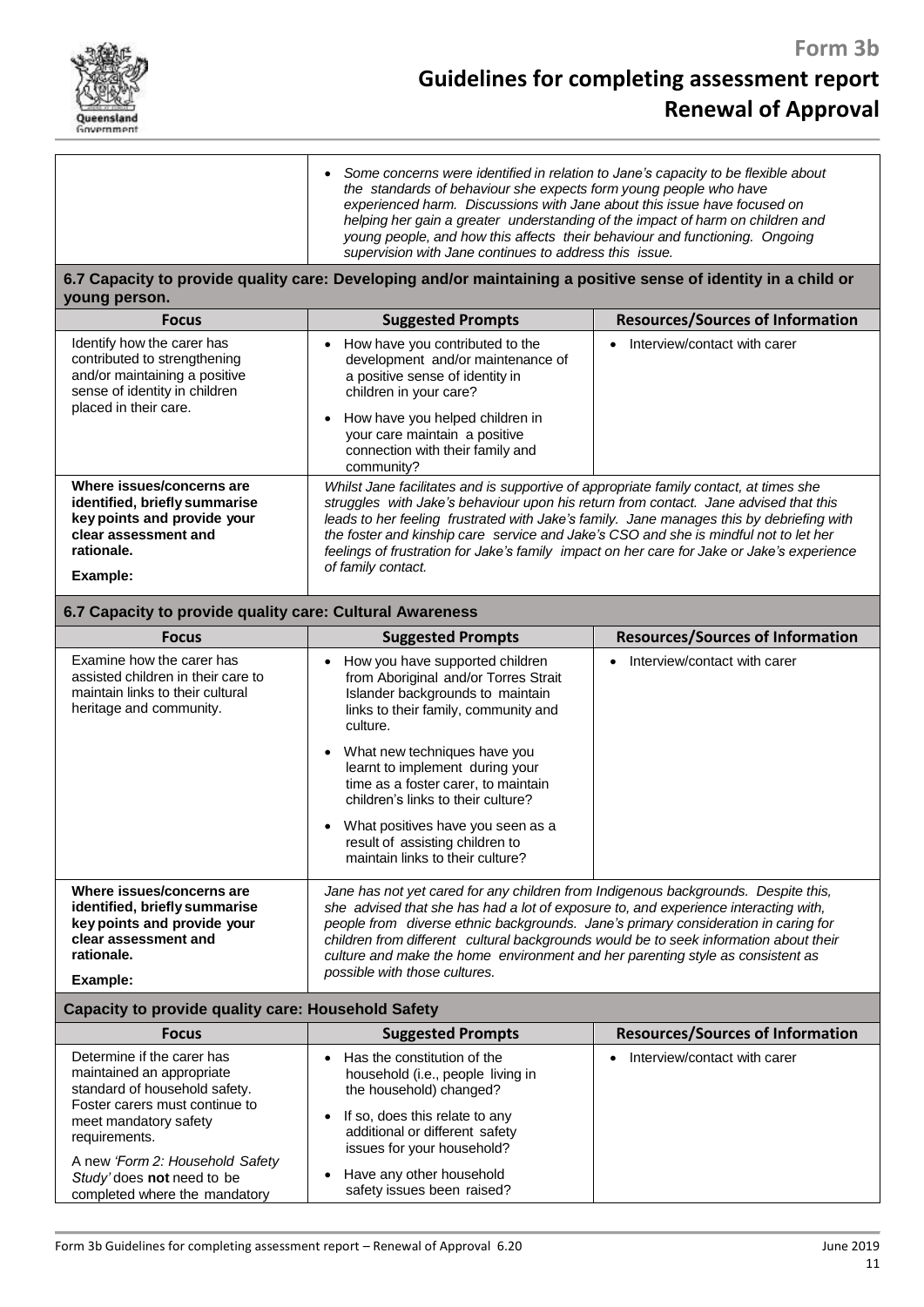

| requirements were previously met,<br>except where the carer has<br>changed address.                                             | • How are these safety issues being<br>addressed?                                                                                                                                                                                                                                                                 |  |
|---------------------------------------------------------------------------------------------------------------------------------|-------------------------------------------------------------------------------------------------------------------------------------------------------------------------------------------------------------------------------------------------------------------------------------------------------------------|--|
| Where issues/concerns are<br>identified, briefly summarise<br>key points and provide your<br>clear assessment and<br>rationale. | Due to Jake's behaviours, which include running across roads, climbing onto unsafe<br>surfaces (e.g., stove, fence), putting items into electrical sockets etc., Jane has had to<br>increase her awareness of home safety and adapt her practices to maintain a high<br>standard of home safety by ensuring that: |  |
| Example:                                                                                                                        | all medications and poisons are kept locked up and out of reach of children;<br>$\bullet$<br>safety plugs are fitted into electrical sockets and locks are on the stove/oven; and                                                                                                                                 |  |
|                                                                                                                                 | the yard is fully fenced.                                                                                                                                                                                                                                                                                         |  |
|                                                                                                                                 |                                                                                                                                                                                                                                                                                                                   |  |

| <b>Assessment Domain</b>                                                                                                                                                                                                                                                                                                                                                                | 6.8 Ability to work as part of a team                                                                                                                                                                                                                                                                                                                                                                                                                                                                                                                                                                                                                                                                                                                                                                                                                                                                                                                                                                                        |                                         |  |
|-----------------------------------------------------------------------------------------------------------------------------------------------------------------------------------------------------------------------------------------------------------------------------------------------------------------------------------------------------------------------------------------|------------------------------------------------------------------------------------------------------------------------------------------------------------------------------------------------------------------------------------------------------------------------------------------------------------------------------------------------------------------------------------------------------------------------------------------------------------------------------------------------------------------------------------------------------------------------------------------------------------------------------------------------------------------------------------------------------------------------------------------------------------------------------------------------------------------------------------------------------------------------------------------------------------------------------------------------------------------------------------------------------------------------------|-----------------------------------------|--|
| <b>Link to Policy Statement</b>                                                                                                                                                                                                                                                                                                                                                         | Ability to work as part of a team that includes the child, their family, the department and<br>other relevant service providers                                                                                                                                                                                                                                                                                                                                                                                                                                                                                                                                                                                                                                                                                                                                                                                                                                                                                              |                                         |  |
| <b>Link to Statement of Standards</b>                                                                                                                                                                                                                                                                                                                                                   | The child's dignity and rights will be respected at all times.<br>$\bullet$<br>The child's needs relating to his or her culture and ethnic grouping will be met.<br>٠                                                                                                                                                                                                                                                                                                                                                                                                                                                                                                                                                                                                                                                                                                                                                                                                                                                        |                                         |  |
|                                                                                                                                                                                                                                                                                                                                                                                         | The child's material needs relating to his or her schooling, physical and mental<br>$\bullet$<br>stimulation, recreation and general living will be met.                                                                                                                                                                                                                                                                                                                                                                                                                                                                                                                                                                                                                                                                                                                                                                                                                                                                     |                                         |  |
|                                                                                                                                                                                                                                                                                                                                                                                         | The child will receive education, training or employment opportunities relevant to the<br>$\bullet$<br>child's age and ability.                                                                                                                                                                                                                                                                                                                                                                                                                                                                                                                                                                                                                                                                                                                                                                                                                                                                                              |                                         |  |
|                                                                                                                                                                                                                                                                                                                                                                                         | The child will receive dental, medical and therapeutic services necessary to meet his<br>$\bullet$<br>or her needs.                                                                                                                                                                                                                                                                                                                                                                                                                                                                                                                                                                                                                                                                                                                                                                                                                                                                                                          |                                         |  |
|                                                                                                                                                                                                                                                                                                                                                                                         | The child will be encouraged to maintain family and other significant relationships.<br>$\bullet$                                                                                                                                                                                                                                                                                                                                                                                                                                                                                                                                                                                                                                                                                                                                                                                                                                                                                                                            |                                         |  |
|                                                                                                                                                                                                                                                                                                                                                                                         | If the child has a disability - the child will receive care and help appropriate to the<br>child's special needs.                                                                                                                                                                                                                                                                                                                                                                                                                                                                                                                                                                                                                                                                                                                                                                                                                                                                                                            |                                         |  |
| <b>Focus</b>                                                                                                                                                                                                                                                                                                                                                                            | <b>Suggested Prompts</b>                                                                                                                                                                                                                                                                                                                                                                                                                                                                                                                                                                                                                                                                                                                                                                                                                                                                                                                                                                                                     | <b>Resources/Sources of Information</b> |  |
| Assess the demonstrated ability<br>of the carer to work as part of a<br>team. Provide details of how,<br>during the approval period, the<br>carer has:<br>participated in case review<br>processes<br>actively supported the case<br>plans of children and young<br>people in their care<br>supported a child or young<br>person in their care to<br>participate in decision<br>making. | Describe how you have participated<br>in case review processes? (i.e.,<br>Family Group Meetings etc.)<br>How do you actively support the<br>$\bullet$<br>case plans and identified goals<br>of children in your care?<br>How do you support children<br>$\bullet$<br>in your care to participate in<br>decision making?                                                                                                                                                                                                                                                                                                                                                                                                                                                                                                                                                                                                                                                                                                      | Interview/contact with carer            |  |
| Where issues/concerns are<br>identified, briefly summarise<br>key points and provide your<br>clear assessment and<br>rationale.<br>Example:                                                                                                                                                                                                                                             | Jane demonstrates an ability to work as part of a team and support children in her care,<br>including working with the department, the foster and kinship care service and other<br>agencies (including schools, medical professionals and counsellors). Whiles Jane<br>demonstrates a willingness to maintain open and positive relationship with parents and<br>ensures that she always speaks positively about children's parents when children are<br>present, she has experienced levels of frustration in relation to family contact and<br>working with some families. This issue continues to be addressed by the foster and<br>kinship care service and is not considered to impact on the children placed in Jane's<br>care. Jane is well aware of the negative feelings she experiences and is mindful not to<br>let her attitude impact on children and their experience of family contact. To manage<br>these emotions, Jane debriefs with her support network, CSO and the foster and<br>kinship care service. |                                         |  |